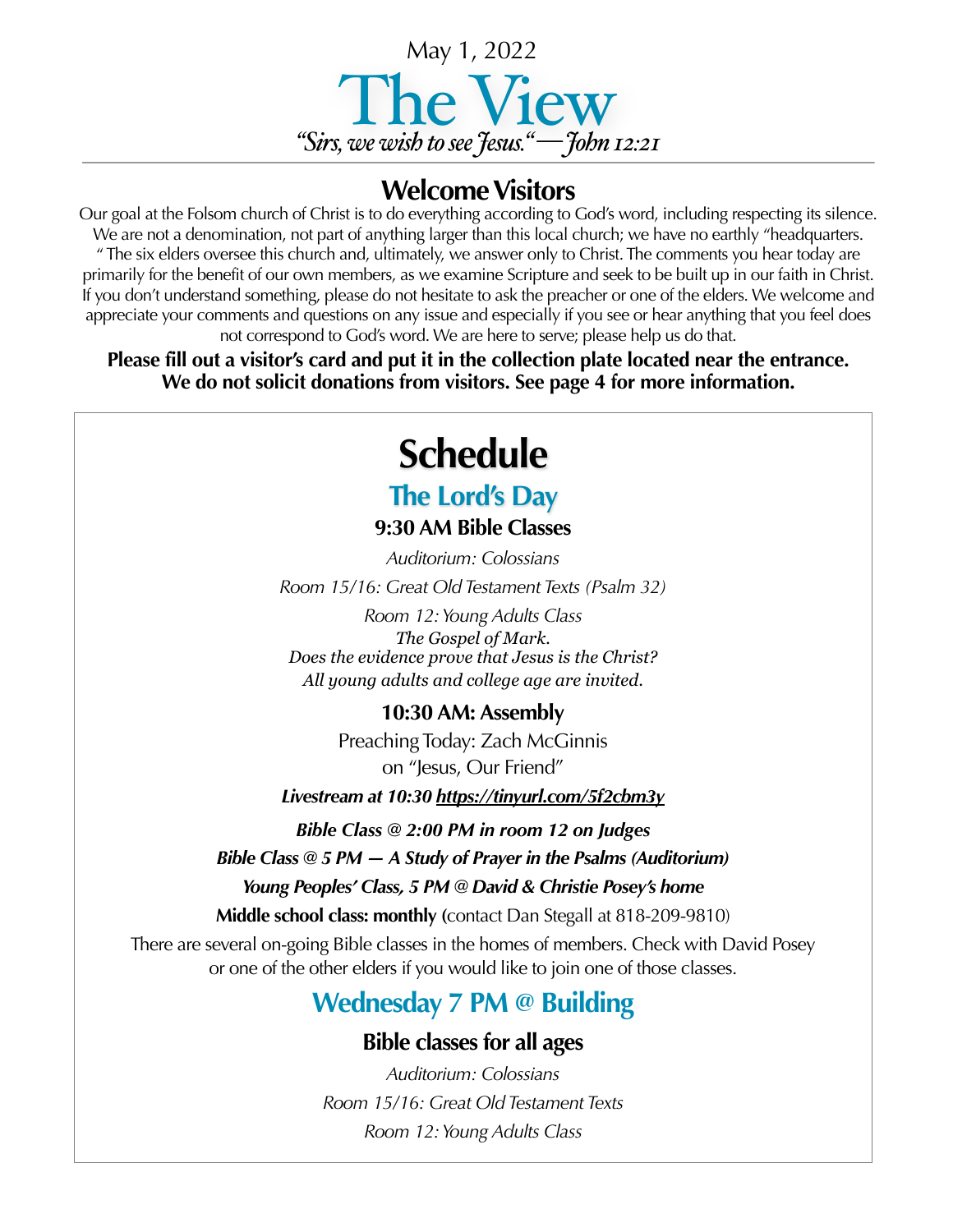# Better Bible Classes

As far as I know, all of our members appreciate the effort<br>
of the Bible class teachers here at Folsom. I have not heard any negative comments about any class. Though we do our best to be informed and familiar with the book or topic we are teaching, no teacher is an "expert." (Is anyone an "experts" on the Bible?). However, we have many talented teachers at every level of knowledge and every teacher we assign to teach a class takes the job seriously and prepares carefully for each class, whether it is the youngest class or one of the adult classes. I am heartwarmingly impressed with the amount of preparation our teachers put in, even for the youngest of our kids. I hope all of us appreciate that effort.

Having said that, I also know that every Bible class can be better, starting with the ones I teach. But the responsibility for the success of a class, especially the older ages, does not rest entirely on the teacher — it depends on the students as well. When the teacher is clear about the text or the topic that will be covered in the class, and communicates that to the students, then the burden for a "good class" shifts at least to some degree to the students.

In the class I'm involved in teaching right now, it is apparent that the students are studying because they ask great questions and make excellent comments. I hope that is happening in all the classes.

What you can you to make the adult classes more interesting and profitable for everyone? Here are a few, probably obvious, things you can do:

- **1. Be here.** You encourage us with your presence. And, it may just happen that something that has been on your mind will be mentioned in class. You never know. (Remember, "Doubting Thomas" missed the very evidence he needed to know because he skipped out on an assembly).
- **2. Bring your Bible.** This seems to be a "no-brainer" but I still see people in services without a Bible in hand. Phones and iPads are OK, but we miss that "rustle" of the leaves of a printed Bible.
- **3. Study the lesson before class.** Did you know every fourth-grader has his or her lesson done before class, just about every class? Some of us need to catch up to them.
- 4. If you have a question or comment, speak up. We are all here to learn; there are no stupid questions and no "rolled eyes" are allowed.

— David Posey

The type of small group Bible study introverts prefer.

# The Clarks

As we all know by now, the Clarks, Randy and Sally and Jeff and Sara, are moving to Texas. Jeff and Sara have already moved and Randy and Sally will be leaving on Thursday (Wednesday will be their last service here as regular members; we expect many visits in the future. If we were giving them going away gifts, my selfish choice would be Southwest Airlines points).

Several have moved within the last year, for various reasons. We miss all of them. This one is especially difficult because we have gotten close to all the Clarks, including Jude and Avery and because of the active role the whole family has filled here since Christie and I moved here exactly one year ago today (as I write this on Friday, April 29th).

Personally, this is difficult because Randy and I have been close friends since that time. We have been through a lot together and have served for many years together as elders. I'm not going to say much here; he knows how I feel. So I'll just speak for all of us in saying that we will miss the Clark family very much; that it won't be the same around here; and we will miss more than words can express — Randy's role as an elder here. He has been a huge reason for the "success" we have enjoyed in both spirit and number here.

We hope and pray for safe travel and an uneventful move into their new home. I know all of the Clarks will bring a huge blessing to the church that they will be attending in Texas. — *dp*

#### Review

#### Changes in the format for the observance of the Lord's Supper starting **today**

The elders have decided to change the format of the observance of the Lord's Supper, effective Sunday, May 1st. We are doing this for two main reasons: (1) to better focus our attention on this all-important time in our service and (2) to provide an opportunity for some of our younger men to participate in the public service.

#### Here's the new format:

- 1. The Lord's Supper will be observed at the end, **after the invitation song.**
- 2. The man who heads the Lord's supper will give a short talk.
- 3. Prayer is said for the bread and then the emblems are passed out. We are continuing to use the self-contained bread and fruit of the vine containers.
- 4. After passing out the emblems, the men reassemble at the front table and the prayer for the fruit of the vine is offered.
- 5. At this point the men will give a full minute for everyone to meditate.
- 6. The one heading the table will pass out the baskets for laying by in store to the men serving at the table and a prayer will be offered for the contribution.
- 7. Men will pass out baskets for the offering.
- 8. When that is complete the man heading the table will ask everyone to stand for the closing prayer.

Note: the men serving the Lord's supper will meet in classroom 13-14 before services with one of the elders to make sure of assignments.